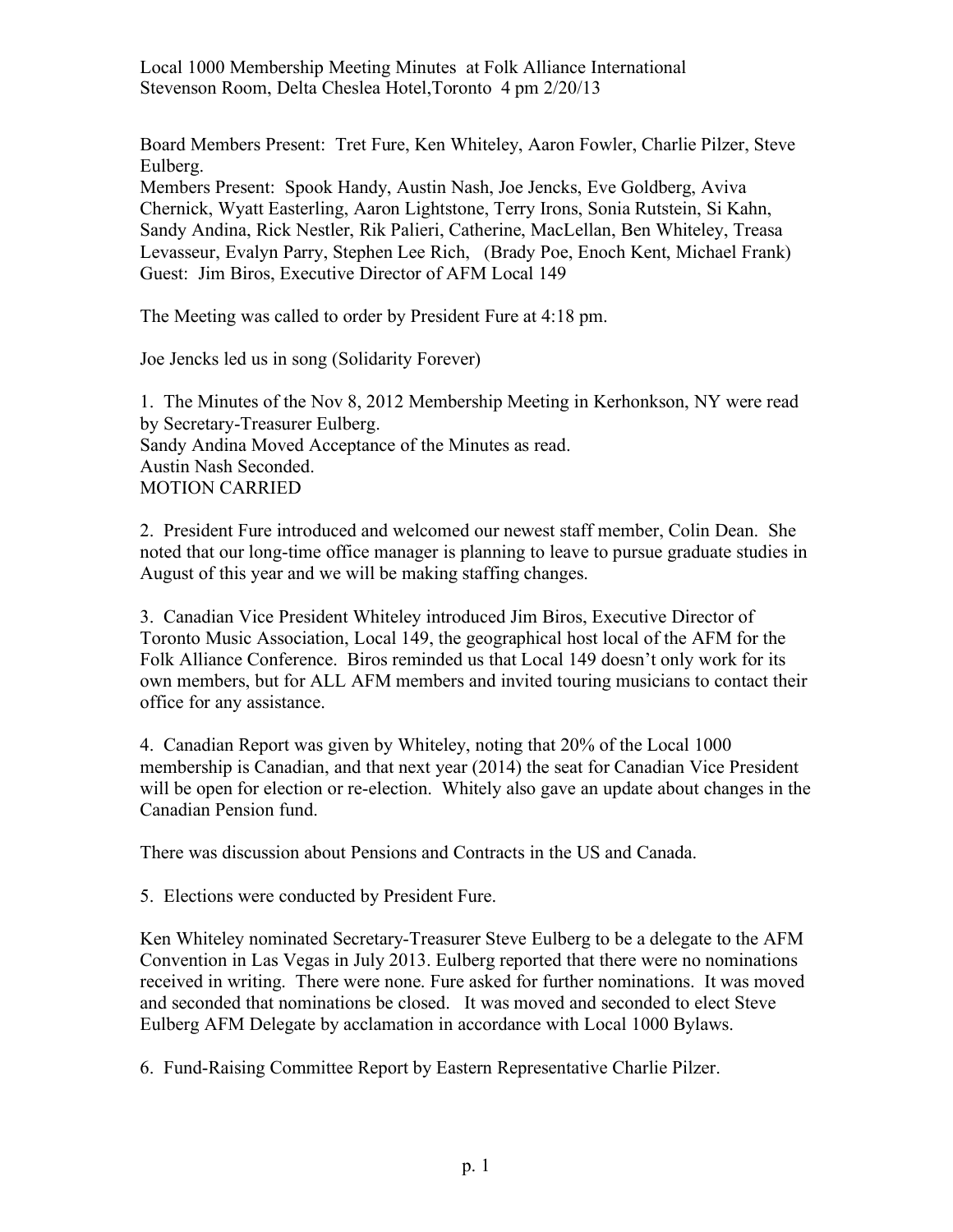Local 1000 Membership Meeting Minutes at Folk Alliance International Stevenson Room, Delta Cheslea Hotel,Toronto 4 pm 2/20/13

The Fund-Raising Committee (Charlie Pilzer and Cathy Fink) are organizing (2) efforts to support the work of the Local:

A) Using a crowd-funding vehicle, We have a goal of raising \$20,000 from our fans offering a bakers' dozen of exclusive downloads from our members for 1 year. A "Tune of the Month". Goal is to have this put together under the artistic direction of Charlie and Cathy and ready to launch in September 2013.

B) Develop a Campaign to encourage our Solidarity Members to send in a **Work Dues Equivalent** donation to support the work of the local.

Both Proposals were adopted by the Executive Board and will be developed and enacted.

7. The Secretary Treasurer's Report was given by Steve Eulberg. This included a report of Income/Expenses from 2012, the Proposed 2013 Budget and 2 By-Laws amendments that have already been brought before the Membership Meeting in Fall 2012.

Stephen Lee Rich moved acceptance of the report. Ian Robb seconded. MOTION CARRIED.

8. The 2013 Budget, as prepared by the Finance Committee (Eulberg, Austin Nash and Scott Berwick) and endorsed by the Executive Board was presented by Secretary-Treasurer. Discussion for clarification and understanding, and a description of the expected deficit was held.

Si Kahn moved adoption of the 2013 Budget. Sandy Andina seconded. MOTION CARRIED.

9. Eulberg presented the following Bylaw Change endorsed by the Executive Board (as per notification at the Fall 2012 Membership meeting and as published in the New Deal)

Section 6(a). All members are required to pay dues based on earnings, known as "work dues," at scale wages for all musical service performed subject to the jurisdiction of this Union.

Work dues shall be computed at the rate of four percent of the applicable scale wage on engagements where the Union is not party to an agreement covering that engagement. Work dues shall be computed at the rate of two and one-half  $(2.5)$  percent of the applicable scale wage on engagements where the Union is party to an agreement covering that engagement.

Joe Jencks moved adoption of this Bylaw Change. Eve Goldberg seconded. MOTION CARRIED.

10. Eulberg presented the following Bylaw Change endorsed by the Executive Board (as per notification at the Fall 2012 Membership meeting and as published in the New Deal)

## **V. FEES, DUTIES, AND ASSESSMENTS**